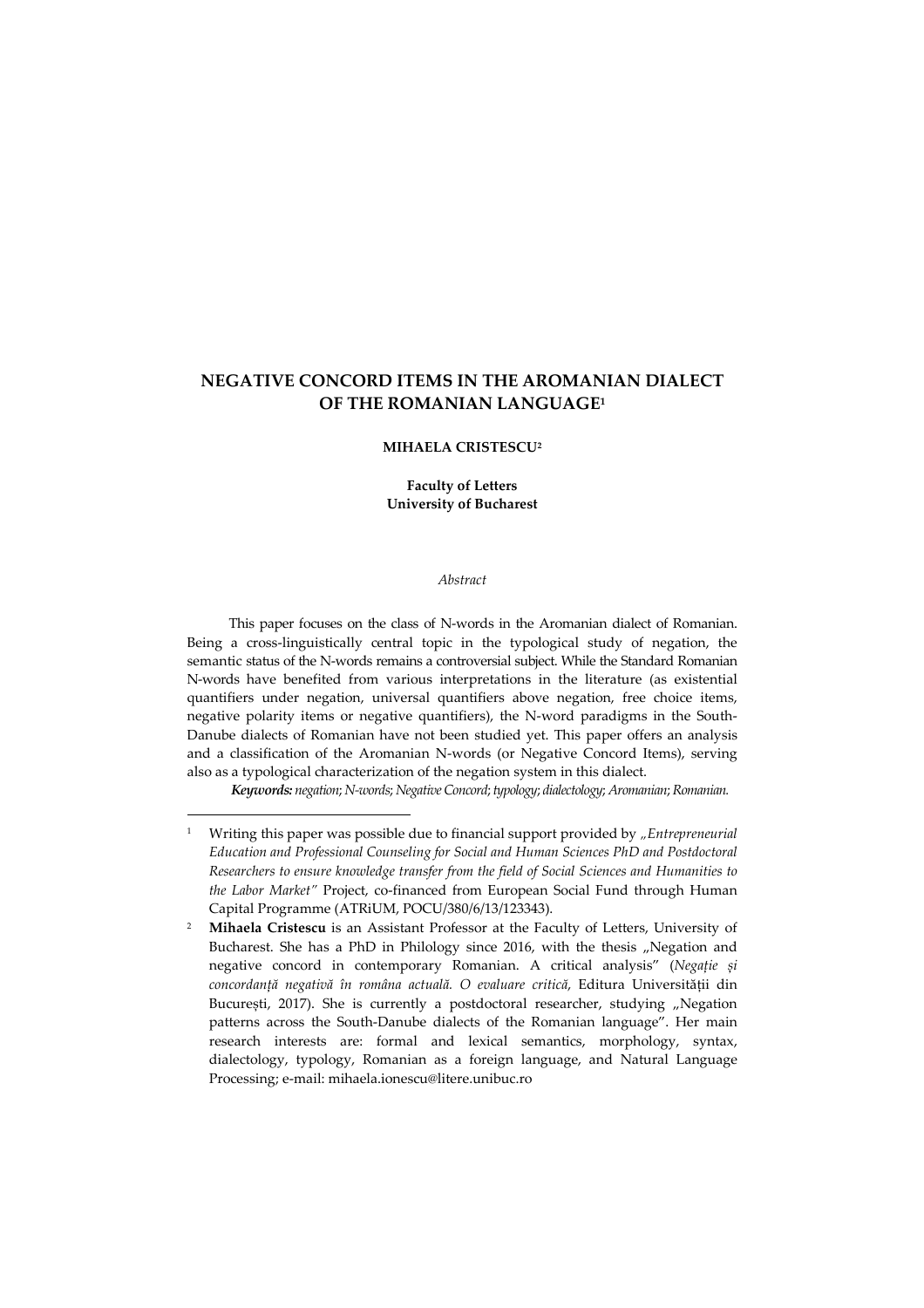### **1. Introduction**

The subject of negation in Romanian has gained interest in the 20 past years and a great number of studies have been published on this topic: PhD theses and monographic studies (Dominte 2003; Iordăchioaia 2010; Ionescu 2017a), collective volumes (Ionescu (ed.) 2004), and articles dealing with different aspects of negation, such as: the Negative Concord (Isac 2004; Fălăuș 2007), the status of the N-words (Farkas 2006; Fălăuș 2008; Iordăchioaia/Richter 2015), the Double Negation (Ionescu 2017b), the Negative Fragment Answers (Ionescu 2016), and the Jespersen Cycle (Ionescu 2014).

Nevertheless, there is no uniform and detailed description of the negation system in the Aromanian dialect of Romanian. The reader can find information about the verbal negation in the description of the Aromanian verb (Nevaci 2006, 2013a) and about the negative pronouns and negative adverbs (Nevaci 2011: 126, 2013a: 21, 2013b: 100, 201). In addition, the double use of the indefinite/negative pronouns and pronominal adjectives is discussed in Nevaci (2011: 48, 2013b: 31).

The Aromanian dialect is one of the three South-Danube historical dialects of the Romanian language, together with Megleno-Romanian and Istro-Romanian. The Aromanian dialect is spoken mainly in Romania, Albania, Bulgaria, Greece, Republic of North Macedonia, and Serbia, by approximately 600.000 active speakers (Nevaci 2013b: 18). The Aromanian dialect has many sub-dialects, the most important being Farsherot, Grabovean, Gramostean, and Pindean<sup>3</sup> .

During our research, we have gathered a corpus of examples containing expressions of negation in the Aromanian dialect, taken from the bibliography. For this paper, the sources of the examples are oral Aromanian texts, recorded during dialectal inquiries (Nevaci 2013b), examples taken from lexicographic definitions from Aromanian dictionaries (DDA 1963/2013) or from *Basme aromâne* (BA) "Aromanian fairy-tales".

<sup>3</sup> For detailed descriptions of the Aromanian sub-dialects, see Nevaci (2013b, 2018), Saramandu/Nevaci (2018).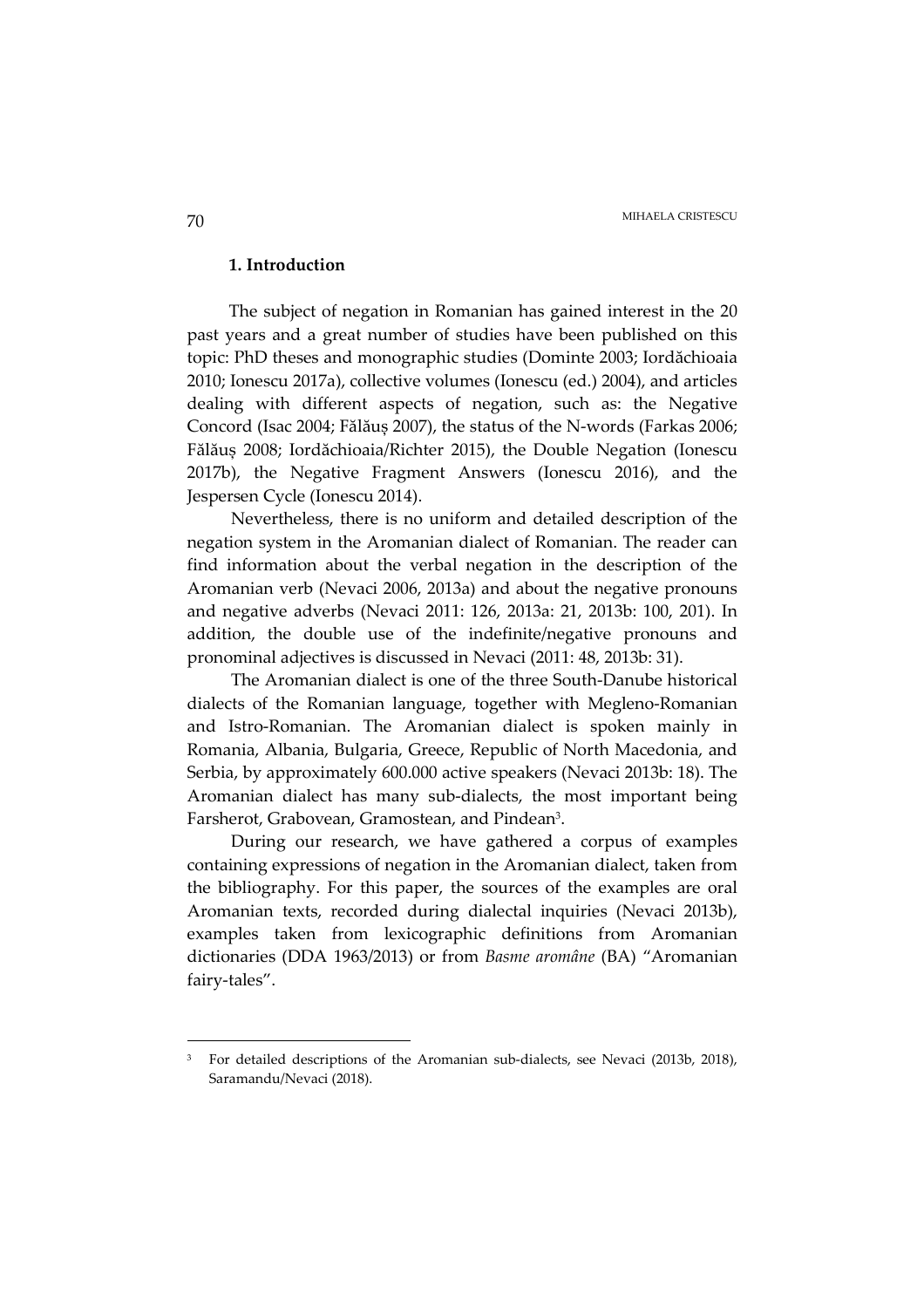The paper is structured in four sections. In the second part, we offer a theoretical overview on the concepts of Negative Concord, Double Negation, and N-words. The third section contains the analysis of the Negative Concord Items in the Aromanian dialect. The last section presents the conclusions and further perspectives of our research.

# **2.N-words and Negative Concord – a Theoretical Overview**

Negative Concord (NC) is a phenomenon in which (at least) two negative constituents give rise to a mononegative reading. Example (1) from Standard Romanian<sup>4</sup> contains the Negative Marker (NM) nu "no" and the N-word *nimic* "nothing" and the two negations combine into a single one. Romance and Slavic languages are characterized by NC, as well as Greek, Japanese, Hungarian, and Nonstandard English, among others.

(1) *Nu am mâncat nimic*. NM AUX eaten nothing "I didn't eat anything."

 $\overline{a}$ 

The NC languages are further divided according to the NC type they make use of. On the one hand, there are strict NC languages<sup>5</sup>, such as Romanian, Greek, Hungarian, and the Slavic languages, where an NCI must always co-occur with the NM for a sentence to be wellformed. On the other hand, there are non-strict NC languages, such as Italian, Spanish, and Portuguese, where an N-word in preverbal position is incompatible with the NM (2a), while the presence of the NM is obligatory when the NCI occurs in post-verbal position (2b). There is also another type of NC, called Negative Spread, which occurs in the presence of (at least) two NCIs, without the NM (3). Negative Spread characterizes languages like Italian, Spanish, Catalan, and Portuguese.

<sup>4</sup> We call "Standard Romanian" the official language spoken in Romania (it is also the former North-Danube historical dialect of the Romanian language).

<sup>&</sup>lt;sup>5</sup> For the distinction between strict and non-strict NC, see Giannakidou (1998: 186).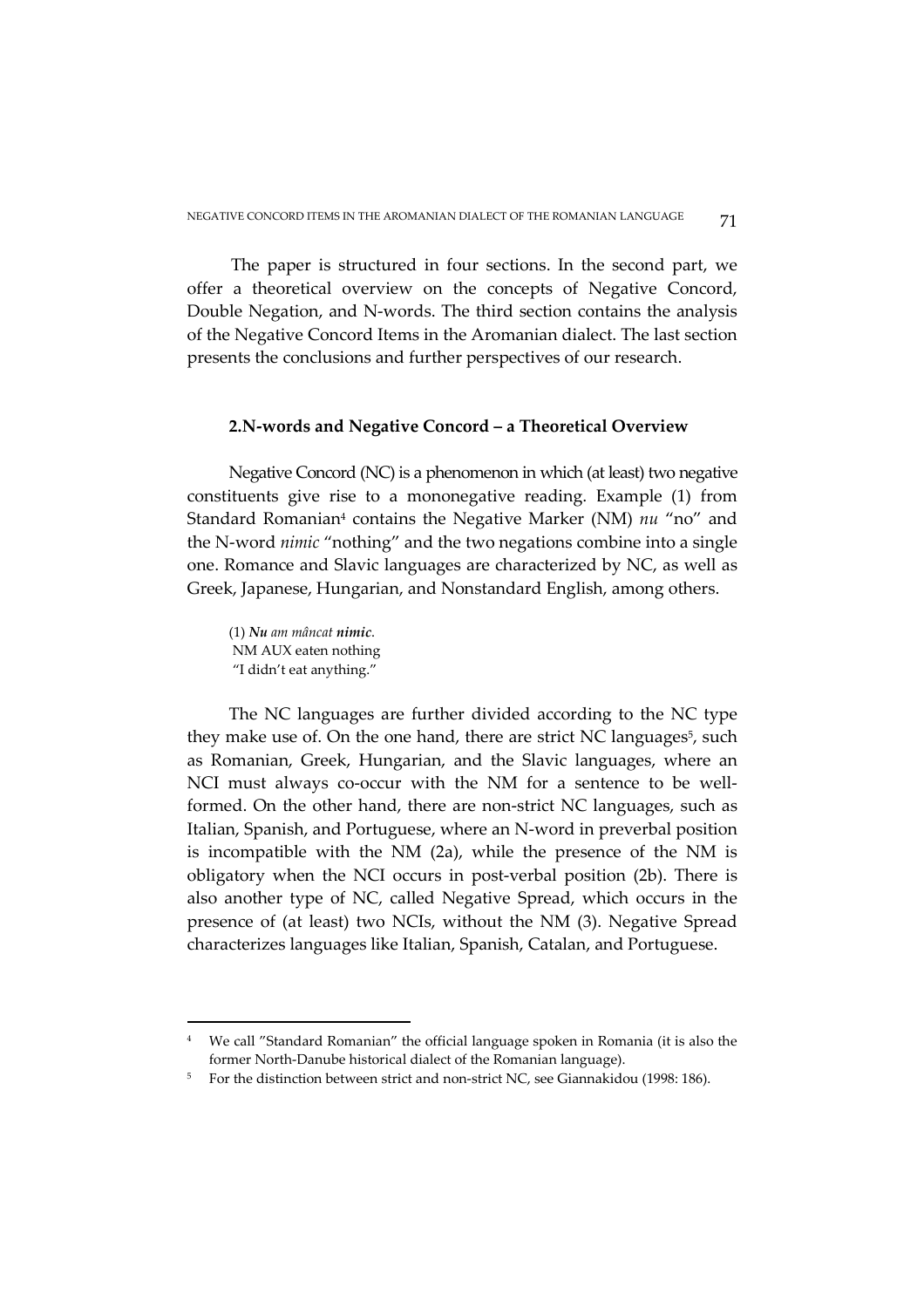(2) a. *Nessuno (\*non) ha visto Mario*. (Italian, Giannakidou 2006: 349) nobody NM AUX seen Mario "Nobody saw Mario."

 b. *Mario \*(non) ha visto nessuno*. Mario NM AUX seen nobody "Mario didn't see anybody."

(3) *Ninguem viu nada*. (Portuguese, Giannakidou 2006: 348) nobody saw nothing "Nobody saw anything."

Languages such as Standard English, German, and Dutch are non-NC languages, being characterized by Double Negation (DN). A DN structure consists of two negative elements whose negations cancel each other out, the result being a positive reading (4). Double Negation also occurs in some NC languages, like the Romance languages, but it is not allowed in others, such as the Slavic languages, Greek, and Hungarian.

(4) *I didn't see nobody*. (Penka 2011: 15) "I saw somebody."

The term *N-word* was introduced in Laka (1990) and it denotes the nominal and adverbial negative constituents occurring in NC constructions and also featuring as negative fragment answers (5). Cross-linguistically, it is a heterogeneous class of words in terms of distribution and semantic properties (Giannakidou 2006: 328).

 (5) *Ce a cumpărat? ║Nimic.* (Romanian) what AUX bought ∥ nothing "What did he buy? ║ Nothing."

The semantic status of the N-words is a controversial subject in the literature on negation. There are two main directions of analysis, named the *licensing paradigm* and the *poliadicity paradigm* (Ionescu 2017a). The first paradigm gathers the approaches with non-negative N-words, considering that the N-words are obligatorily licensed by the sentential NM. Thus, the N-words have been interpreted as indefinites (Ladusaw 1992), Negative Polarity Items (Giannakidou 1998), or Free Choice Items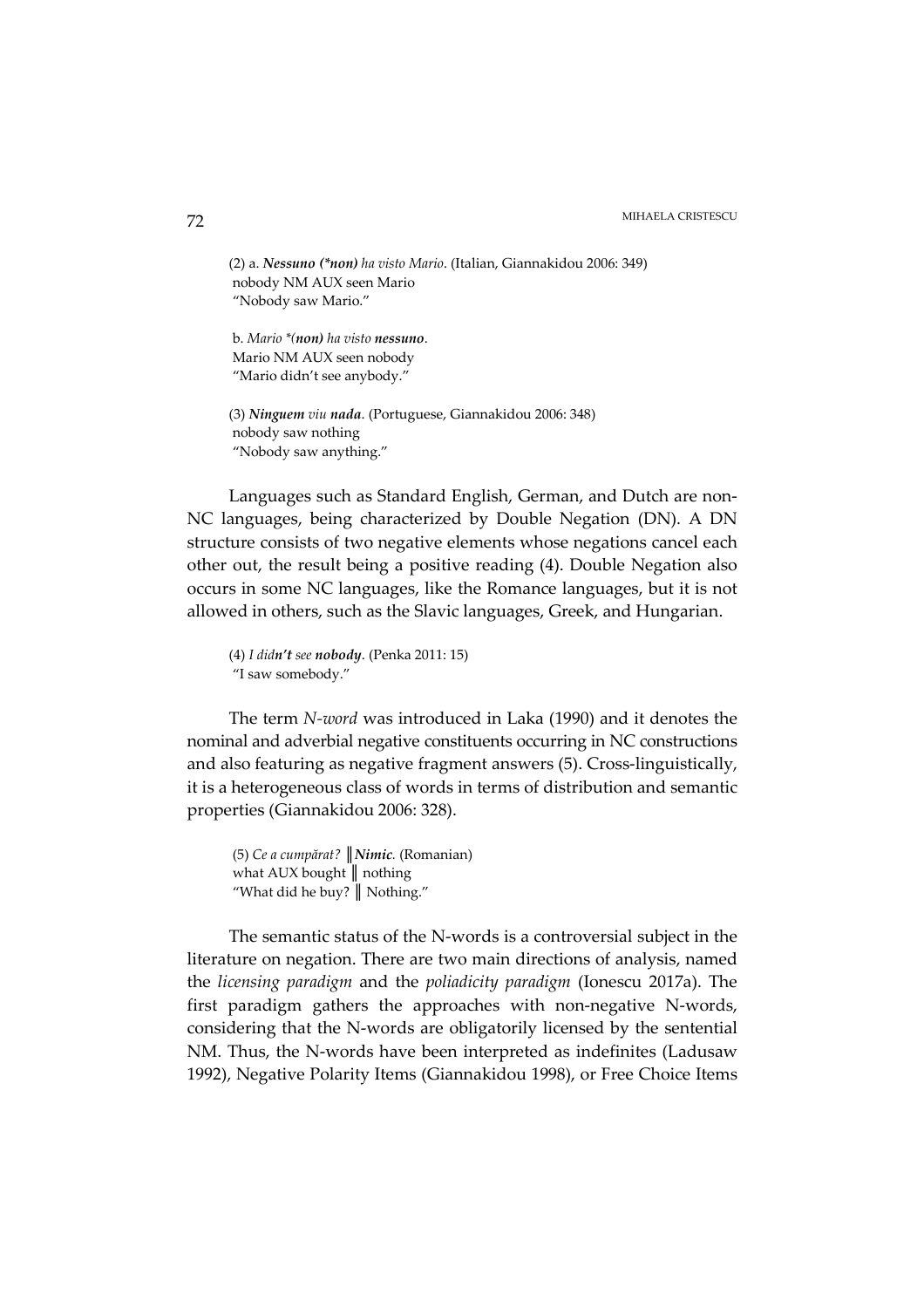(Farkas 2006)<sup>6</sup>. The second paradigm consists of analyses of the N-words in terms of Negative Quantifiers. The N-words are considered to possess negative force and the structures with Negative Concord are interpreted using the *Polyadic Quantifier Theory* (de Swart/Sag 2002; Iordăchioaia 2010). In this latter approach, the NC structure is seen as a polyadic quantifier, and the negative quantifiers compose via a mechanism called *resumption*.

In what concerns the N-words in Standard Romanian, there are analyses belonging to both aforementioned paradigms. The N-words have been considered existential quantifiers obligatory in the scope of negation (Ionescu 2004) or Free Choice Items (Farkas 2006), and newer researches have included them in the class of Negative Quantifiers (Fălăuş 2008; Iordăchioaia 2010; Iordăchioaia/Richter 2015). In this paper, we treat Standard Romanian N-words as Negative Concord Items, as a class that differs both from NPIs (such as *vreun* "any") and from Germanic Negative Quantifiers (like *nobody*).

According to a typology of N-words developed in Giannakidou (1998), languages are divided into 5 classes, based on the following criteria: the existence of NC, the status of the N-words, and the possibility of N-words having non-negative/existential interpretations. Being characterized by strict NC and one N-word paradigm, Standard Romanian has been included in the  $4<sup>th</sup>$  language type, together with the Slavic languages (Cristescu 2020). N-words in Standard Romanian are Negative Concord Items and they can also occur independent of the sentencial NM (6). Moreover, in Standard Romanian, two NCIs can yield DN readings, in special (pragmatic) contexts (7).

(6) *Maria cam exagerează, dar Ion niciodată*. (Iordăchioaia 2010: 93) Maria pretty exaggerates, but John never "Maria pretty much exaggerates, but John never does."

(7) *NIMENI nu moare niciodată.*  nobody NM die never "Nobody ever dies (Everybody dies one day)."

<sup>6</sup> For other approaches to N-words, see Penka (2011) and Giannakidou/Zeijlstra (2017).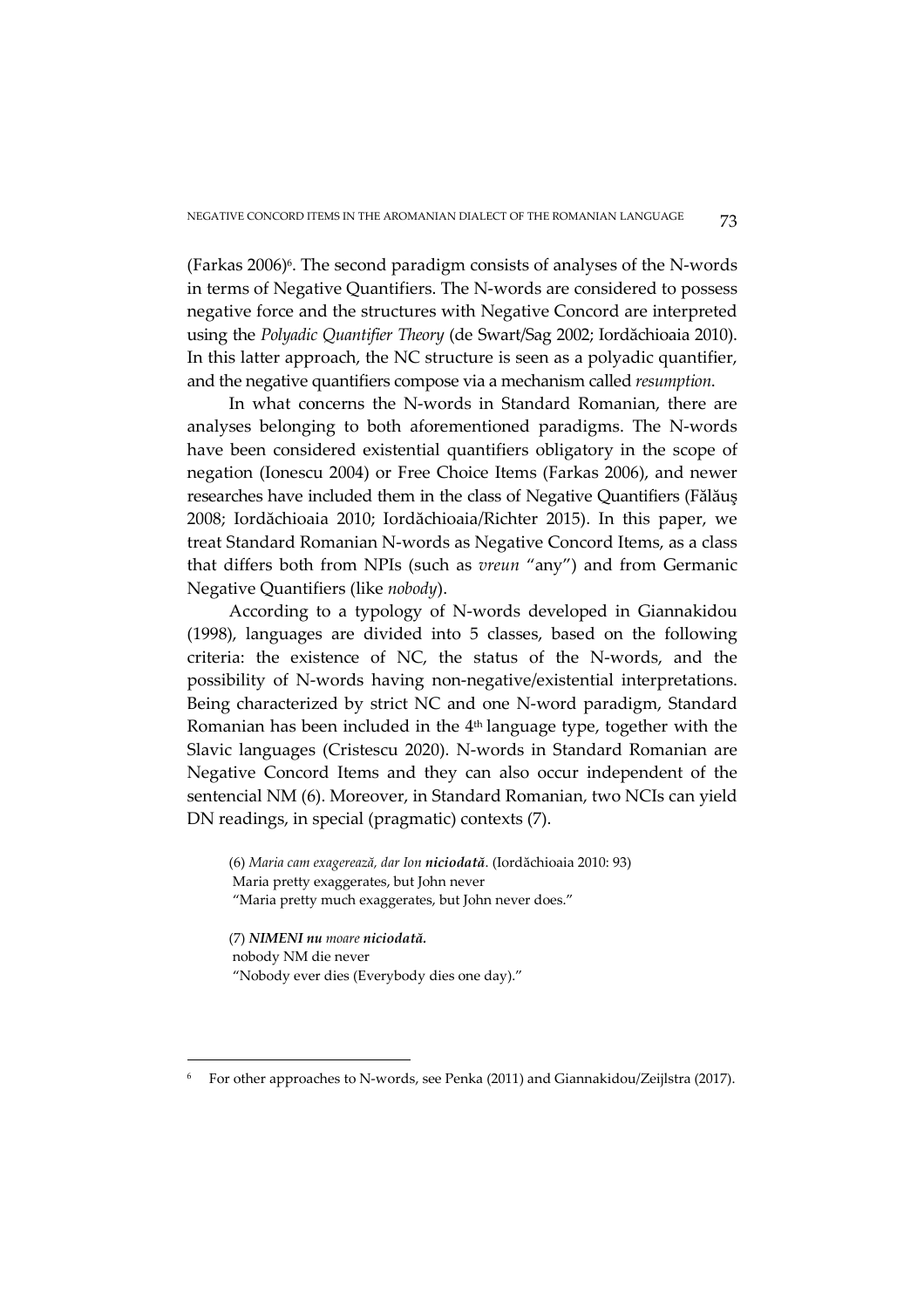# **3. Negation in the Aromanian Dialect. The Negative Concord Items**

From Nevaci (2011: 48) we find out that in *Codex Dimonie*, an old Aromanian religious text, the indefinite pronoun *ținiva* "someone, anyone" is interpreted as a negative pronoun when it co-occurs with a negated verb. The author further mentions that the same homonymy is met in the Aromanian writers' texts from the 18th century.

After analyzing a corpus of about 100 contexts containing Aromanian N-words, we have classified them into two paradigms. Type 1 Aromanian N-words are NCIs in negative contexts and indefinites in positive contexts. Therefore, we talk about two homonymous classes of words. In example (8), the indefinite/NCI *vărnu* "anybody, somebody, nobody" displays this homonymy. As can be seen in examples (8), (9), and (11), an Aromanian NCI must always co-occur with the sentential NM. Therefore, the Aromanian dialect is characterized by strict NC, as well as Standard Romanian.

```
(8) Vine vărnu? ║Nu viḑui vărnu. (Nevaci 2013b: 154) 
came someone? ║NM saw no one 
"Has anyone/someone come?║I haven't seen anyone."
```

```
(9) Vârnu nu putea s-ńeargă s'lu veadă (BA 26/13, apud Nevaci 2006: 135) 
nobody NM can CONJ-go CONJ him see 
"Nobody could go to see him."
```
(10) *va-l´ĭ a*ǧ*ĭútă vârnu* (DDA 1963: 1117) will-them help someone "Someone will help them."

(11) *ținiva nu* va s-l*'i avdă* (Weigand 1894: 13/8-9, *apud* Saramandu *et al.* 2018: 59) nobody NM will CONJ-them hear "Nobody will hear them."

(12) *la poártă ținivá bate* (DDA 1963: 1072) at gate someone knocks "Someone knocks at the gate."

In Table 1, we have gathered all the Type 1 Aromanian NCIs found in our corpus, together with their correspondents in Standard Romanian and in English.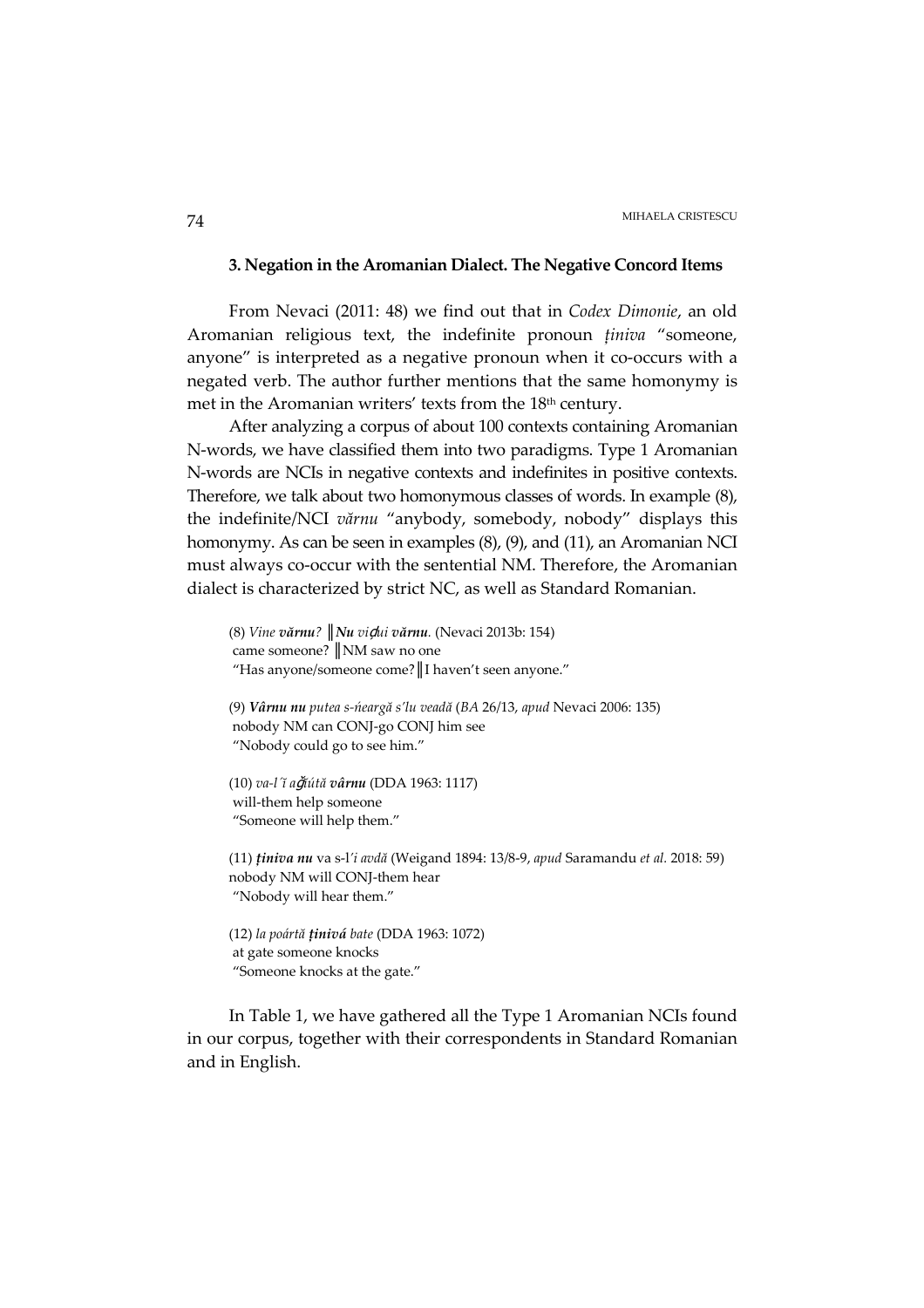*Table 1* 

| N-word   | Aromanian          | <b>Standard Romanian</b>  | English               |
|----------|--------------------|---------------------------|-----------------------|
| N-person | văr (vărnu, vârnu) | nimeni.                   | nobody/somebody/      |
|          | $(M)$ ,            | niciunul (M),             | anybody               |
|          | vără (vârnă) (F),  | niciuna (F)/              |                       |
|          | tiniva             | cineva,                   |                       |
|          |                    | <i>vreunul</i> (M),       |                       |
|          |                    | $v$ reuna $(F)$           |                       |
| N-thing  | tiva, istiva       | nimic/ceva                | nothing/something/    |
|          |                    |                           | anything              |
| N-time   | vloară, vărâ oară, | niciodată, nicicând/      | never/sometimes, ever |
|          | vărnăoară          | cândva, vreodată          |                       |
| N-place  | ĭuva               | nicăieri, niciunde/undeva | nowhere/somewhere     |
| N-DET    | văr (vărnu, vârnu) | niciun/vreun (M),         | no                    |
|          | $(M)$ ,            | nicio/vreo (F)            |                       |
|          | vără (vârnă) (F)   |                           |                       |

### **Type 1 Aromanian NCIs**

Type 2 Aromanian N-words occur only in NC constructions and they never acquire non-negative/existential meaning. They are always Negative Concord Items. The NCI *can* "no one, nobody" from example (13) is used in the Gramostean sub-dialect.

(13) *can di noĭ nu s'dúse* (DDA 1963: 243) none of us NM CONJ-lelf "None of us left."

(14) *aúsǔlu puté nu s'minduí* (DDA 2013: 1224) old man never NM CONJ-think "The old man never thought."

We also introduced in the class of Type 2 Aromanian NCIs the adverbs *iĉ, iĉi, dip, can* "not at all", as they occur obligatorily with the sentencial NM:

(15) *Ici, s-nu ti ved cama.* (Nevaci 2013b: 201) not at all SUBJ-NM you see more "I shall never see you at all."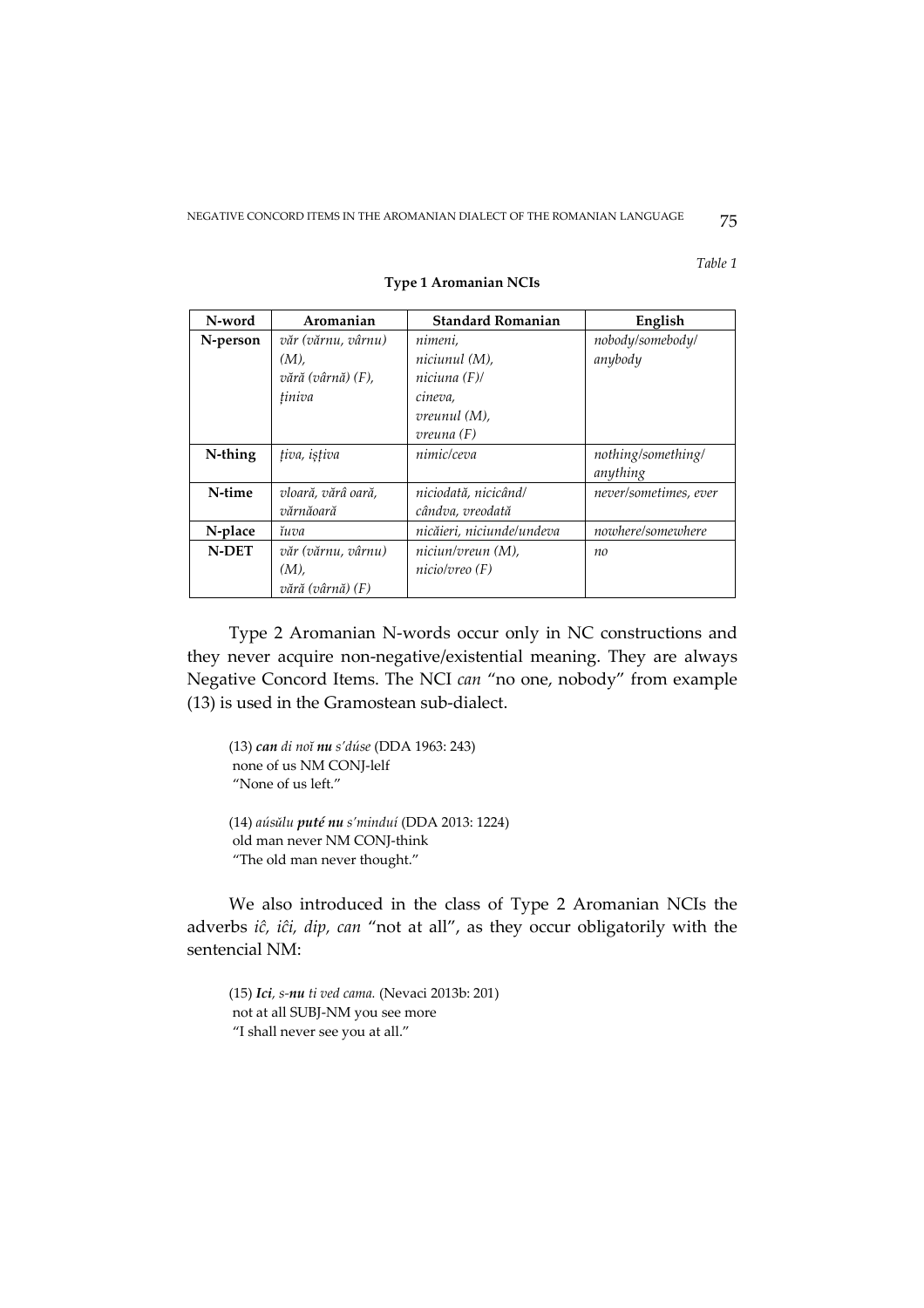(16) *dip nu mi-aspár* (DDA 1963: 388) not at all NM REFL.1.sg-fear "I am not scared at all."

In Table 2, we have gathered all the Type 2 Aromanian NCIs found in our corpus, together with their correspondents in Standard Romanian and in English.

*Table 2* 

| N-word       | Aromanian                                              | Standard<br>Romanian    | English    |
|--------------|--------------------------------------------------------|-------------------------|------------|
| N-person     | $can (M)$ , cană $(F)$<br>nitiun                       | nimeni, niciunul        | nobody     |
| N-thing      | can, cană                                              | nimic                   | nothing    |
| N-time       | nițidânâoară, puté                                     | niciodată               | never      |
| N-manner     | iĉ, iĉi, dip, can                                      | deloc                   | not at all |
| <b>N-DET</b> | $can (M)$ , cană $(F)$ ,<br>nițiun (M),<br>nitiună (F) | niciun (M),<br>nicio(F) | no         |

**Type 2 Aromanian NCIs** 

The Aromanian dialect is not unitary, but it consists of many sub-dialects, each with its particularities. There are also differences regarding the NCIs. For example, the counterparts of the Farsherot *văr*  "no one/someone/anyone" are the Gramostean *vârnu* and *can* (an NCI) and the Grabovean *ținiva* (cf. Nevaci 2011: 48)*.*

Besides the contexts with NC, the NCIs in the Aromanian dialect are able to occur in contexts without the NM<sup>7</sup> . These structures include: negative fragment answers (17-18), gapping constructions (19), disjunctive coordinations (21), superlative constructions (20), copulative coordinations (22), and adjuncts (23). As it can be noticed from example (17), both the Farsherot *văr* and the Gramostean *can* are used as negative fragment answers. Moreover, both Type 1 and Type 2 Aromanian NCIs are able to occur independently of the NM.

<sup>7</sup> Examples (17-24) have been transposed into the Aromanian dialect by Manuela Nevaci, who is a native speaker of the Farsherot sub-dialect and whom we are very grateful to. For the original Romanian examples and their references, see Ionescu (2017a).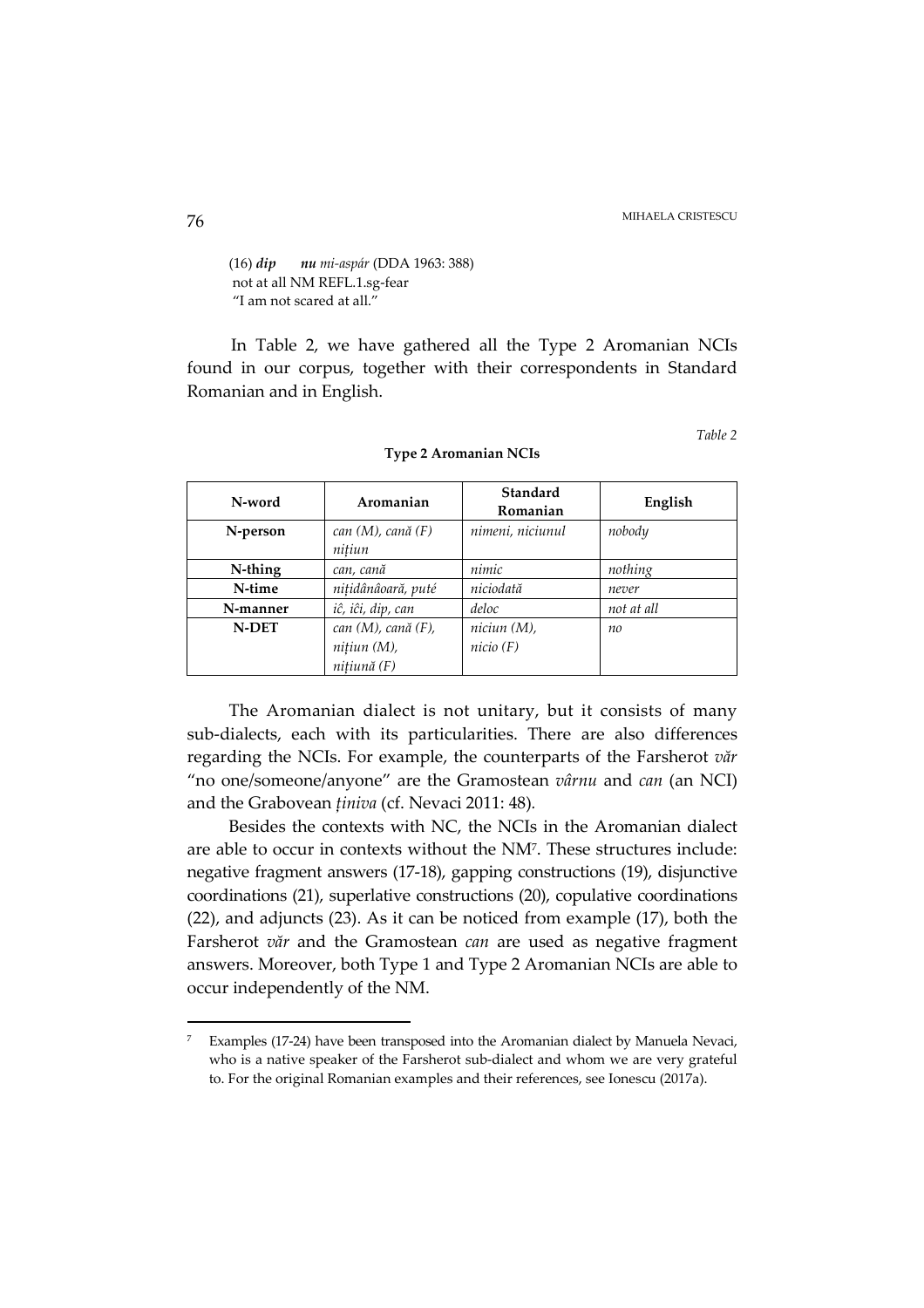(17) *Vini văr? ║ Văr/Can*. came someone/anyone? *║* nobody "Has someone/anyone come? *║* Nobody."

(18) *Ţi acumpârași? ║ Țiva.*  what bought *║* nothing "What have you bought? *║* Nothing."

(19) *Tini ai di tuti, ama mini țiva.*  you have of all, but I nothing "You have got all, but I have got nothing."

(20) *Ion easti analt ca văr alt di la el dit clasă.*  John is tall as no one other from at him from classroom "John is tall like no one else in his classroom."

(21) *Va mi duc ică la mari, ică ĭuva ici.*  will I go wither at sea, or nowhere at all "I will go either to the sea or nowhere."

(22) *Am acumpurată* ḑ*ați trandafili și vără garofilă.*  AUX bought ten roses and no carnation "I bought ten roses and no carnations."

(23) *Arămași cu țiva tu mănă.*  left with nothing in hand "There was nothing left in your hand."

 $\overline{a}$ 

A property that the Aromanian dialect shares with Standard Romanian in terms of negation is the possibility of the NCIs to yield DN readings. In example (24) we have a dialog, where B objects to A's utterance and the first N-word is pronounced with emphasis (hence, the capital letters). The DN reading comes from the interaction between two negations. The first negation comes from the NCI "văr", while the second one is given by the NC structure resulted from the interaction between the NM "nu" and the NCI "vloară"<sup>8</sup> :

<sup>8</sup> For an extensive discussion on DN and many similar examples in Standard Romanian, see Iordăchioaia (2010).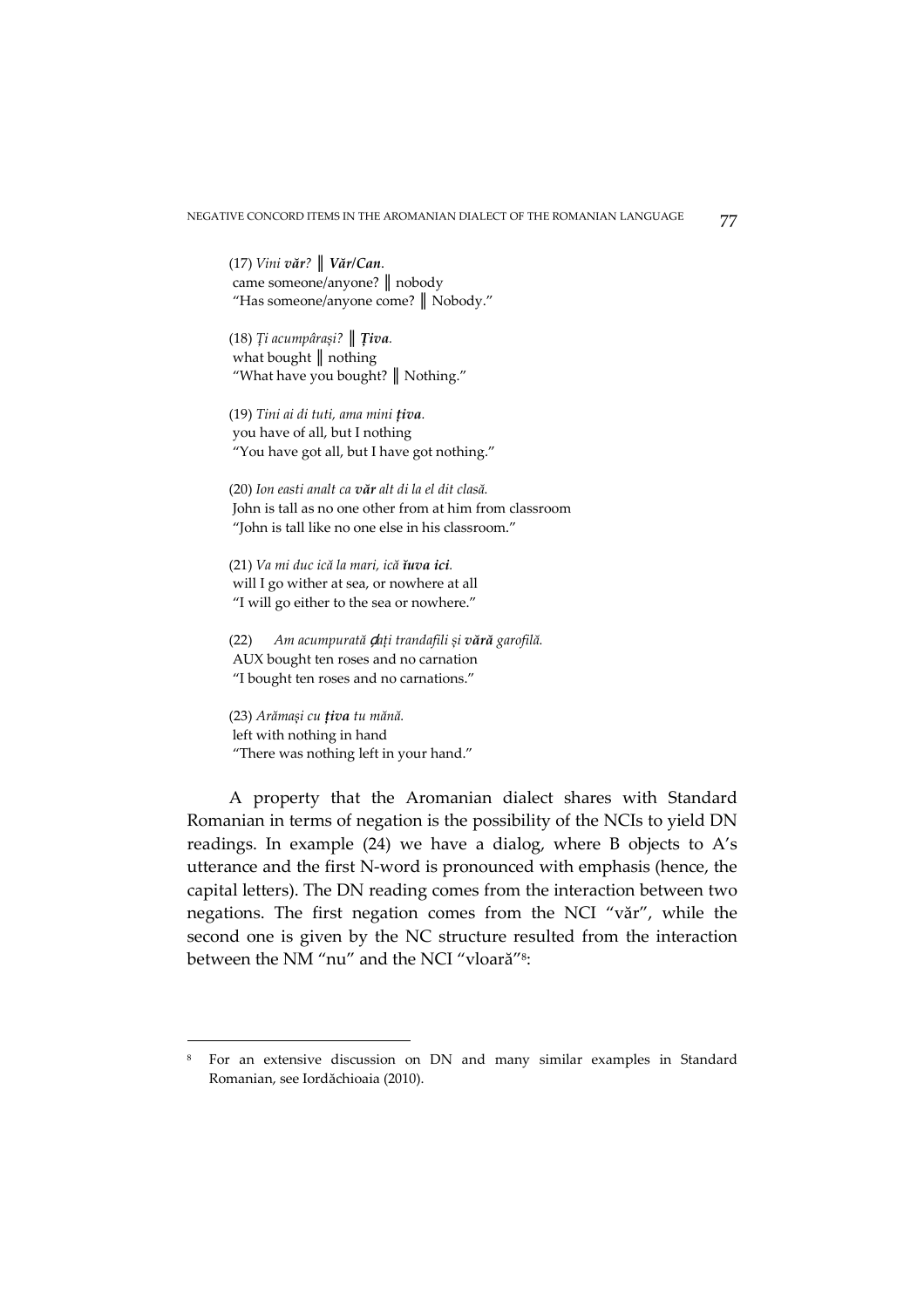MIHAELA CRISTESCU MIHAELA CRISTESCU

(24) A: *Aici oamińi nu arăd vloară.*  these people NM lie never "These people never lie."

 B: *VĂR nu arădi vloară.*  nobody NM lie never "Nobody never lies. (Every man lies at some point.)"

It is interesting that the Aromanian dialect differs from Standard Romanian in terms of NCI paradigms. Standard Romanian makes use of different words to express an NCI (*nimeni* "nobody"), an NPI (*vreunul* "any"), and an indefinite (*cineva* "someone"), while Aromanian uses only one word (for example, *văr*) to express all of these, with contextual differences.

Etymologically, the Aromanian NCIs come from various languages, such as Latin (*nițiun* < *neque unus*; *vărnu* < *vere unus*), Turkish (*dip* < *dib*; *iĉ* < *hâtch*), or Greek (*puté* < *ποτέ).* 

# **4. Conclusions and Further Perspectives**

This paper offers a typological analysis of the class of N-words in the Aromanian dialect of Romanian. Both Standard Romanian and the Aromanian dialect are characterized by strict NC, but they differ with respect to the N-word paradigms. While Standard Romanian displays one NCI paradigm, with no indefinite/existential readings, the Aromanian N-words have been classified in two types: Type 1 Aromanian N-words are indefinites in positive contexts and NCIs in negative contexts, while Type 2 Aromanian N-words are always NCIs, obligatorily co-occurring with the NM. Nevertheless, the Aromanian and the Standard Romanian NCIs share two properties. On one hand, they are able to occur independently of the NM and to convey negative meaning. There are certain contexts allowing an NCI to occur in the absence of the NM, one of them being as a negative fragment answer. On the other hand, they are able to yield DN readings, in certain contexts. All these features can place the Aromanian negation in the  $5<sup>th</sup>$  language paradigm of Giannakidou's typology of negation, together with Greek (Cristescu 2020).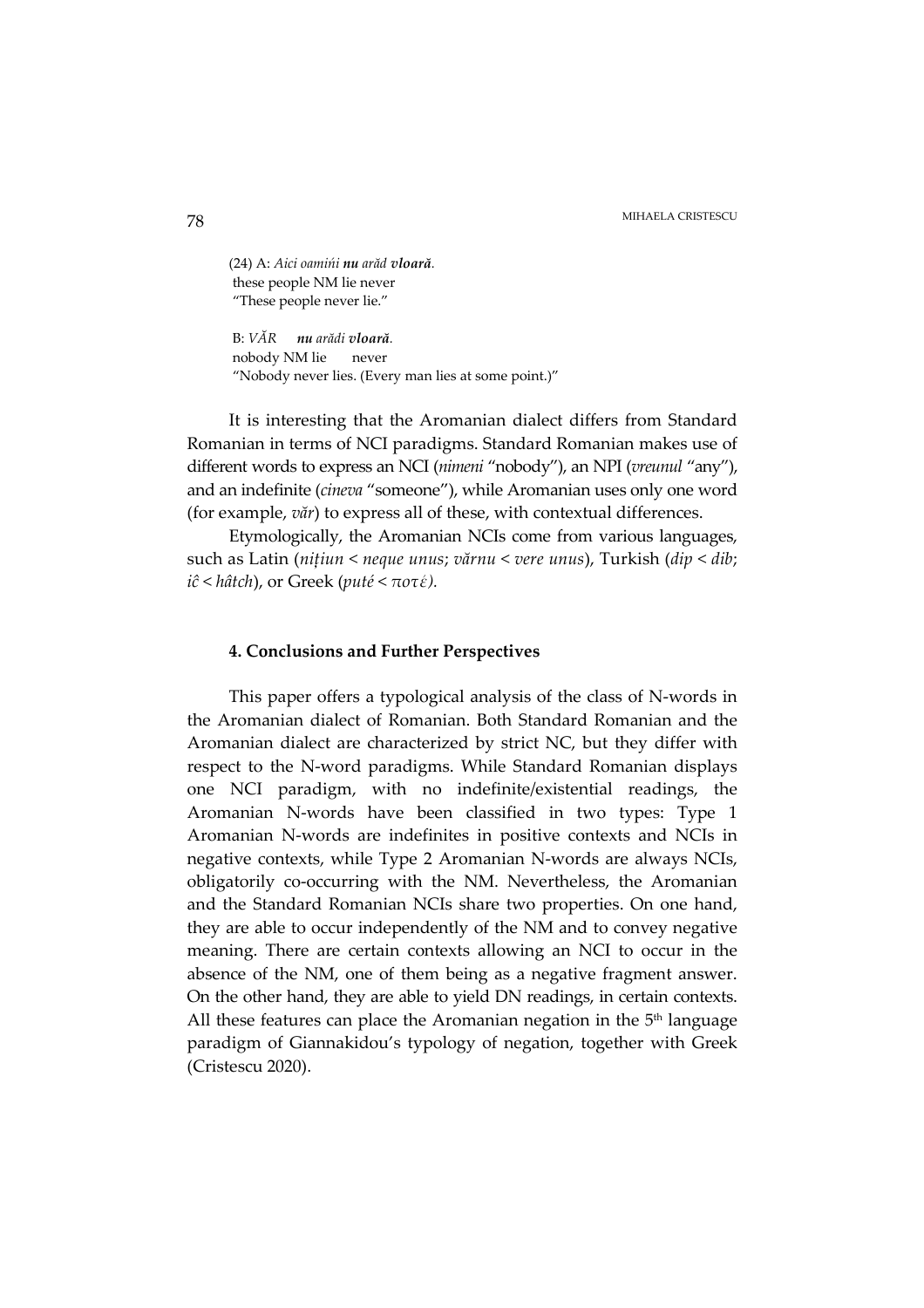The classification of the NCIs and the analysis of the NC phenomenon in the Aromanian dialect will offer valuable data for a future monographic description of the negation systems across the South-Danube dialects of the Romanian language.

#### **SOURCES**

BA – Pericle Papahagi, *Basme aromâne*, București, 1905.

- DDA 1963/2013 Tache Papahagi, *Dicționarul dialectului aromân*, Editura Academiei Republicii Populare Române, București, 1963; 2013 - ediție anastatică (ed. Nicolae Saramandu, Manuela Nevaci), Editura Academiei Române, București, 2013.
- Nevaci 2013b Manuela Nevaci, *Identitate românească în context balcanic*, Editura Muzeului Național al Literaturii române, București, 2013, pp. 134-182.
- Weigand 1894 Gustav Weigand, *Die Aromunem, Ethnographish-philologisch-historische Untersuchung*, I-II, Leipzig, Barth Verlag, 1894.

### **BIBLIOGRAPHY**

- Cristescu, M., 2020, "Negation in the Aromanian Dialect of the Romanian Language: a Typological Analysis", in *Fonetică și Dialectologie*, XXIX, 2020, forthcoming.
- Dominte, C., 2003, *Negația în limba română*, București, Editura Fundației România de Mâine.
- Farkas, D., 2006, "Free Choice Items in Romanian", in B. J. Birner, G. Ward (eds.), *Drawing the Boundaries of Meaning. Neo Gricean Studies in Pragmatics and Semantics in Honor of Laurence R. Horn*, Amsterdam, John Benjamins, pp. 71-94.
- Fălăuș, A., 2007, « Le paradoxe de la double négation dans une langue à concordance négative stricte », in F. Floricic (ed.), *La negation dans les langues romanes*, Amsterdam, John Benjamins, pp. 75-97.
- Fălăuș, A., 2008, "Romanian n-words as negative quantifiers", in *University of Pennsylvania Working Papers in Linguistics*, 14 (1), pp. 22-134.
- Giannakidou, A., 1998, *Polarity Sensitivity as (Non)Veridical Dependency*, *Linguistik Aktuell*, vol. 23, John Benjamins, Amsterdam.
- Giannakidou, A., 2006, "N-Words and Negative Concord", in M. Everaert, H. van Riemsdijk (eds.), *The Blackwell Companion to Syntax*, vol. 3, Malden, MA, Blackwell, pp. 327-391.
- Giannakidou, A., H. Zeijlstra, 2017, "The Landscape of Negative Dependencies: Negative Concord and N-words", in M. Everaert, H. van Riemsdijk (eds.), *The Wiley Blackwell Companion to Syntax*, Second Edition, New York, Blackwell, pp. 1-38.
- Ionescu E., 2004, "The Semantic Status of Romanian N-words in Negative Concord", in E. Ionescu (ed.), *Understanding Romanian Negation. Syntactic and Semantic*